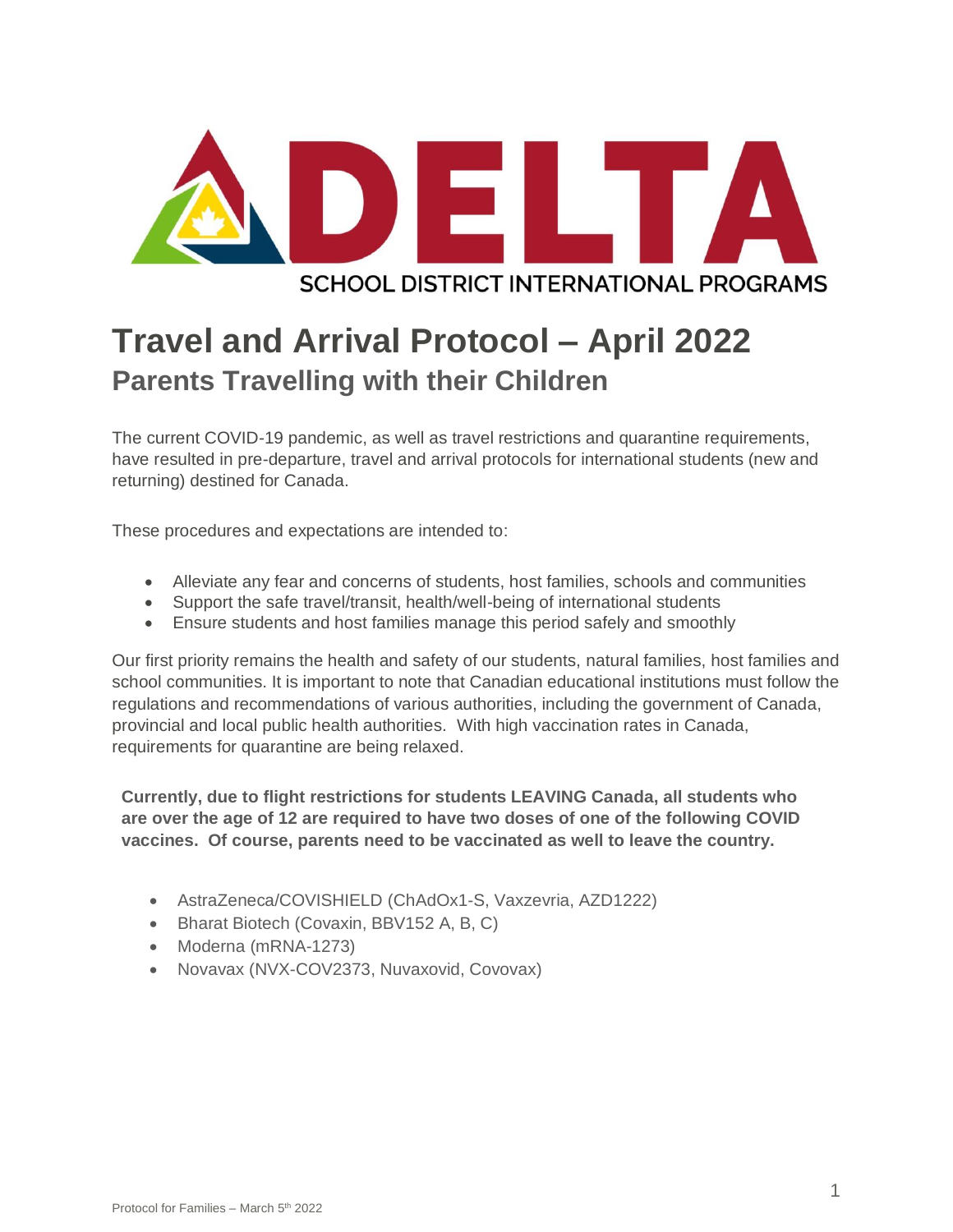- Pfizer-BioNTech (Comirnaty, tozinameran, BNT162b2)
- Sinopharm BIBP (BBIBP-CorV)
- Sinovac (CoronaVac, PiCoVacc)
- or a single dose of the Johnson & Johnson (Janssen) vaccine

Full vaccination must be complete at least 14 days prior to entering Canada and can be from a combination of accepted vaccines (e.g. first dose Pfizer, second dose Moderna).

Provided other conditions are met, travellers who have received these vaccines are exempt from Quarantine.

Currently, other vaccines are not acceptable. It is also not accepted to have one dose of the vaccine and proof of recovery.

Please also go to the official website that explains the process for vaccinated travelers to enter Canada. It is important to be familiar not just with the information in this package but current official instructions at the time of your travel.

## [Current Travel Information from the Government of Canada](https://travel.gc.ca/travel-covid/travel-restrictions/covid-vaccinated-travellers-entering-canada#pre-entry-testing)

Please note that in not following these protocols, students and parents may be denied entry into the country, or may be dismissed from the program with no refund. Government authorities may also fine students for non-compliance in certain situations.

For Action – Please make sure you fill out the form at the back of the package and return it to [croesler@GoDelta.ca](mailto:croesler@GoDelta.ca) by Monday, March 21<sup>st</sup> 2022.

Children under the age of 12 years and 4 months are not required to be vaccinated, although vaccination is strongly encouraged for all school aged children.

#### **Who has to Quarantine upon arrival?**

- Unvaccinated parents and children over the age of 12
- Vaccinated parents and children who do not have the appropriate paperwork completed on their ArriveCAN APP when arriving
- Anyone who has a COVID positive result on their arrival test must isolate for 10 days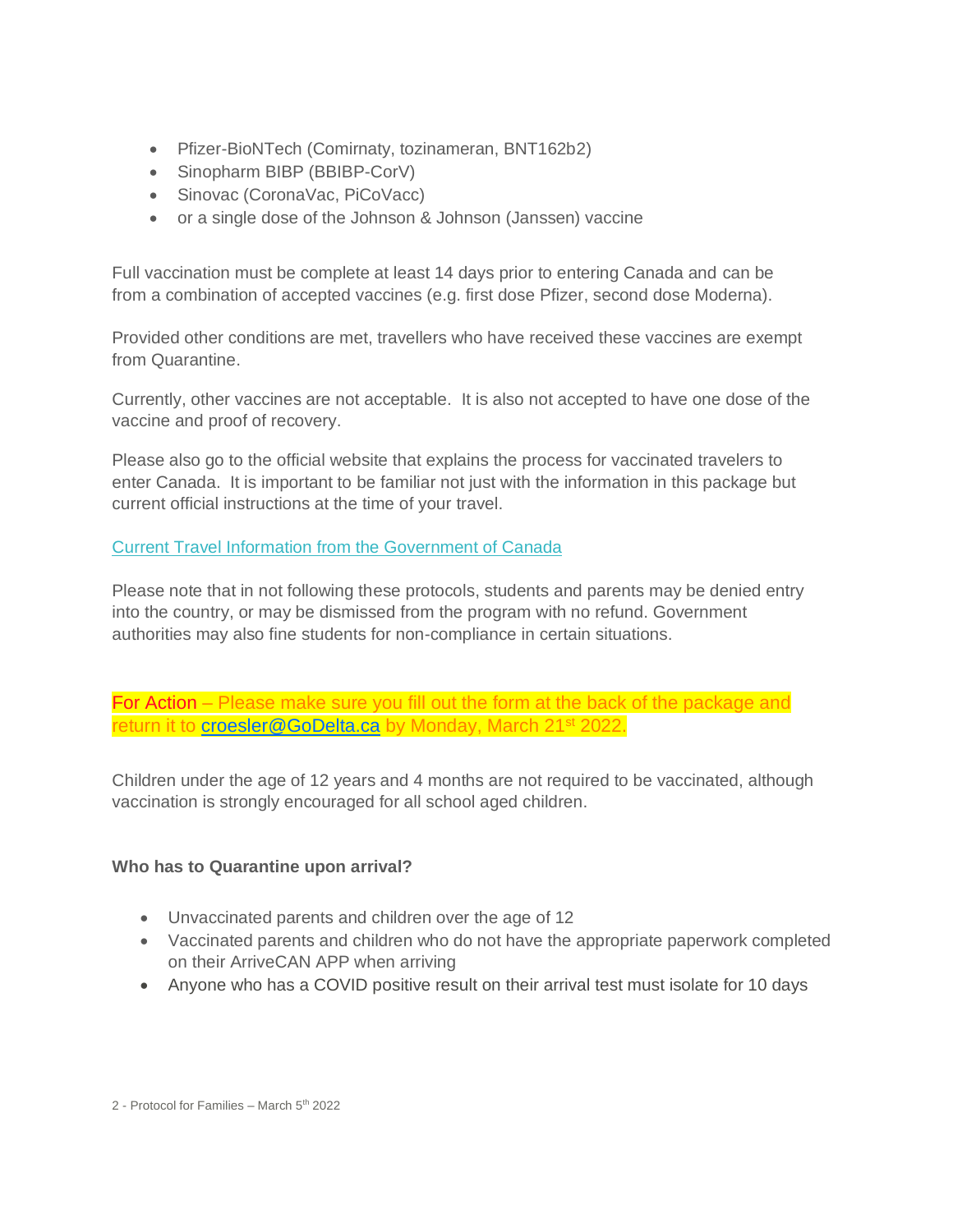- An unvaccinated child under the age of 12 whose parent tests positive on arrival must isolate for 14 days
- If anyone you travel with tests positive you must isolate for 14 days from last contact with that person

#### **Who does NOT have to Quarantine upon arrival?**

- Fully vaccinated parents and children over the age of 12 with acceptable documentation and successful completion of the ArriveCAN app
- Unvaccinated children under the age of 12 who arrive with their fully vaccinated parents
- Fully vaccinated children aged 5 and older who arrive with unvaccinated parents

Secondary school students should download What's App to their phones and other devices either before arriving or immediately upon arrival and check emails frequently for important information. Secondary students will receive instructions on how to log into a Delta Learns account.

# **Pre-Departure:**

#### **Communication and Connection**

- If you have any questions about this protocol or feel you will need some help or support, please contact one of the following people
	- o Karen Symonds (Director) [ksymonds@GoDelta.ca](mailto:ksymonds@GoDelta.ca)
	- o Israel Aucca (Spanish/Portuguese Support) iaucca@GoDelta.ca
	- o Elaine Chu (Korean Support) [echu@GoDelta.ca](mailto:echu@GoDelta.ca)
	- o Akane Nishikiori (Japanese Support) [anishikiori@GoDelta.ca](mailto:anishikiori@GoDelta.ca)
	- o Tiana Pham (Vietnamese Support) [tpham@GoDelta.ca](mailto:tpham@GoDelta.ca)
	- o Laura Liu (Chinese Support) [lliu@GoDelta.ca](mailto:lliu@GoDelta.ca)

#### **Pre-Departure – Keeping Risks Low**

- In the two weeks prior to coming to Canada, please do you best to limit contact with people outside of your household to ensure your best possible health when arriving
- Please wear masks and maintain a safe physical distance when you leave your home

## **Pre-Departure Testing – Mandatory for those aged 5 and up**

- As of March 1<sup>st</sup>, 2022 there are THREE options for pre-departure testing/proof of COVID recovery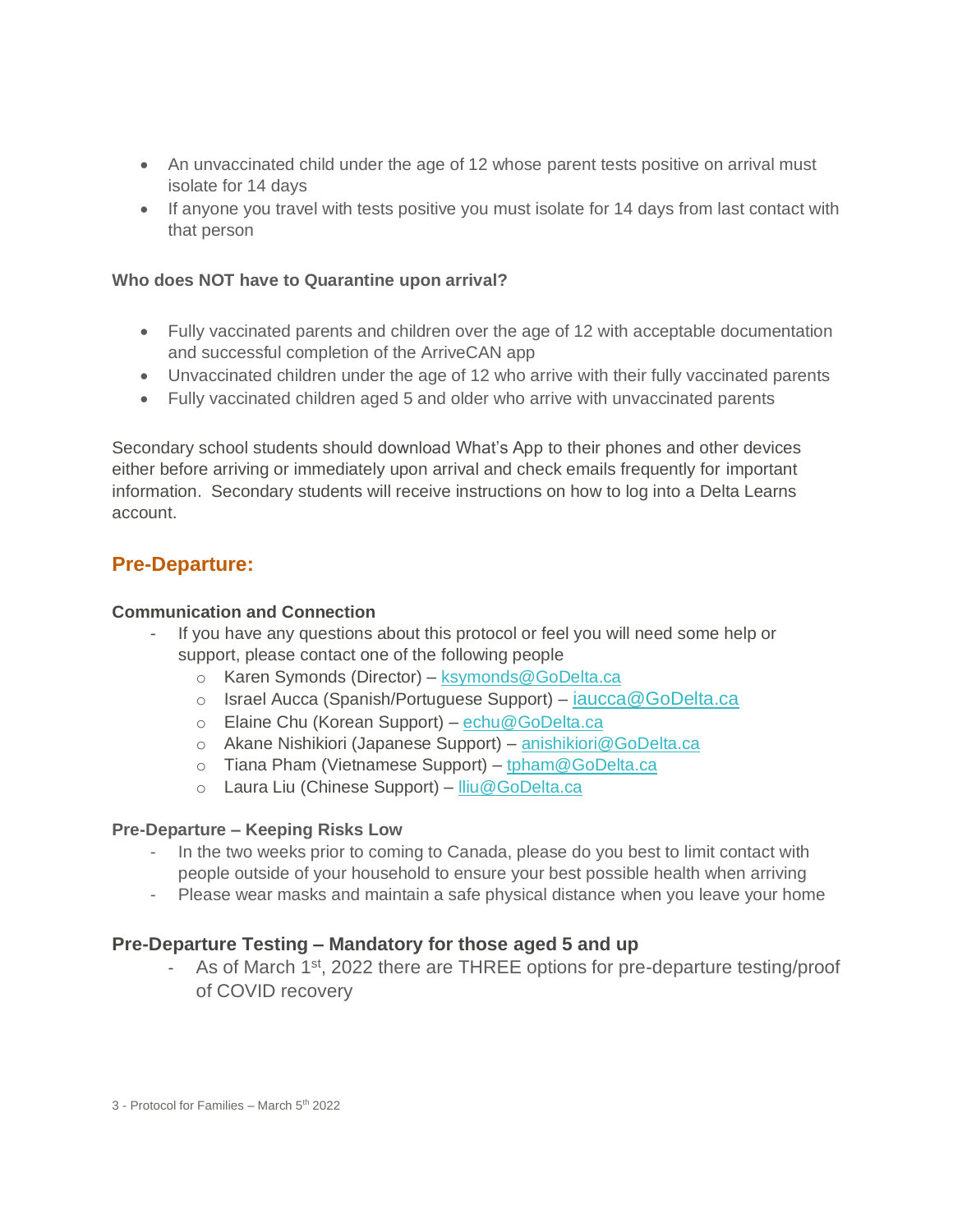- The first choice is a PCR test within 72 hours of departure. This is not 72 hours prior to when you leave your closest airport, but 72 hours before your final flight departs for Canada. For example, if you are flying from Rome to Amsterdam to Vancouver, the test must be completed 72 hours prior to your departure from Amsterdam, not Rome.
- The second choice is a professionally administered negative antigen test taken no more than one day before your flight.
- For those who have recently recovered from COVID, they may present a POSITIVE PCR test result from at earliest 10 days before travel and at latest 180 days before travel. This positive result must be from an official lab and must also be from a PCR test. The date of the test result must be clearly indicated on the results and they must be in English or a certified translation. A positive antigen test is not acceptable.
- Those who test positive for COVID-19 and cannot travel as scheduled should contact [ksymonds@GoDelta.ca](mailto:ksymonds@GoDelta.ca) immediately to discuss other departure options.
- Please bring a copy of your test and your child's test to the airport and be prepared to present it to border services in Canada as well. Your test results can be in paper or electronic form and must include
	- Your name and date of birth
	- The name and address of the clinic/facility/lab that performed the test
	- The date and time the test was conducted
	- The type of test
	- The test result

Unless you have recently had COVID and have the proper documentation to show this, all students and parents, whether vaccinated or not, must have a negative test to travel to Canada.

For more information on pre-departure testing requirements, please see the link [HERE!](https://travel.gc.ca/travel-covid/travel-restrictions/covid-vaccinated-travellers-entering-canada#pre-entry-testing)

# **Having had COVID-19 does not exempt you from the necessity to have a test. [Click](https://travel.gc.ca/travel-covid/travel-restrictions/flying-canada-checklist/covid-19-testing-travellers-coming-into-canada#getting-tested)  [Here!](https://travel.gc.ca/travel-covid/travel-restrictions/flying-canada-checklist/covid-19-testing-travellers-coming-into-canada#getting-tested)**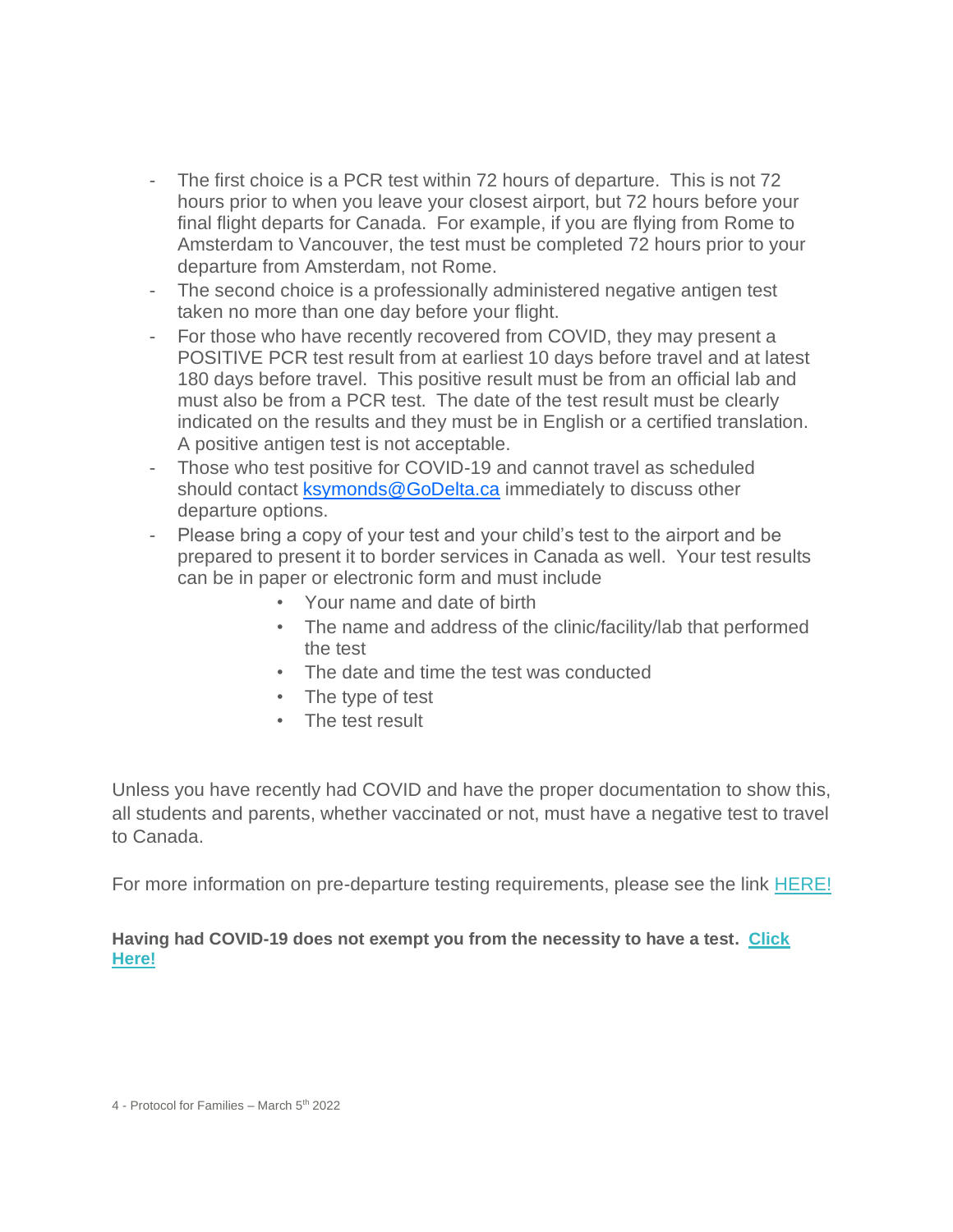# **Completing Arrival Plans**

- Download and complete the ArriveCAN App (available for Iphone and Android).
	- $\circ$  You must complete this APP before departing, but no more than 72 hours prior to departure
	- o You must also do the health check on this App on a **daily basis** if you are in quarantine
	- $\circ$  Failure to do this may result in police following up with you at your place of quarantine and/or fines
	- o Parents can also upload the documentation for their children on this app
- Instructions for filling in the ArriveCAN App can be found [HERE!](https://www.godelta.ca/content/student_arrivals)

To be considered for a quarantine exemption because you are vaccinated, your proof of vaccination and potential quarantine plan must be uploaded in the ArriveCAN app. In the app you must provide the following information –

- o The details of your first dose (date, country, and vaccine name)
- o The details of your second dose (unless you had the Johnson & Johnson vaccine)
- o A photo or pdf of the record of your vaccinations. **This MUST be in English or French or must be a certified translation into English or French.** Records or receipts in your home language will not be accepted.

Failure to correctly fill in the App or upload documents as per the instructions MAY mean that you will have to quarantine.

## **Pre-Register for your Arrival COVID Test and Save Time at the Airport**

- Although not mandatory, you can pre-register for your Arrival COVID test at the following website [https://checkout.lifelabs.com/inbound/yvr\\_onsite\\_day1](https://checkout.lifelabs.com/inbound/yvr_onsite_day1)
- It is highly likely that all people over the age 5 and older will have to complete an arrival test
- You may be lucky and not be asked. If this is the case, lucky you!

# **Packing**

**All secondary students need to have a cell phone and a laptop when coming or returning to Canada for the 2021-2022 school year. Secondary school students should have What's App downloaded if they have a cell phone, if not before they arrive then when they arrive.**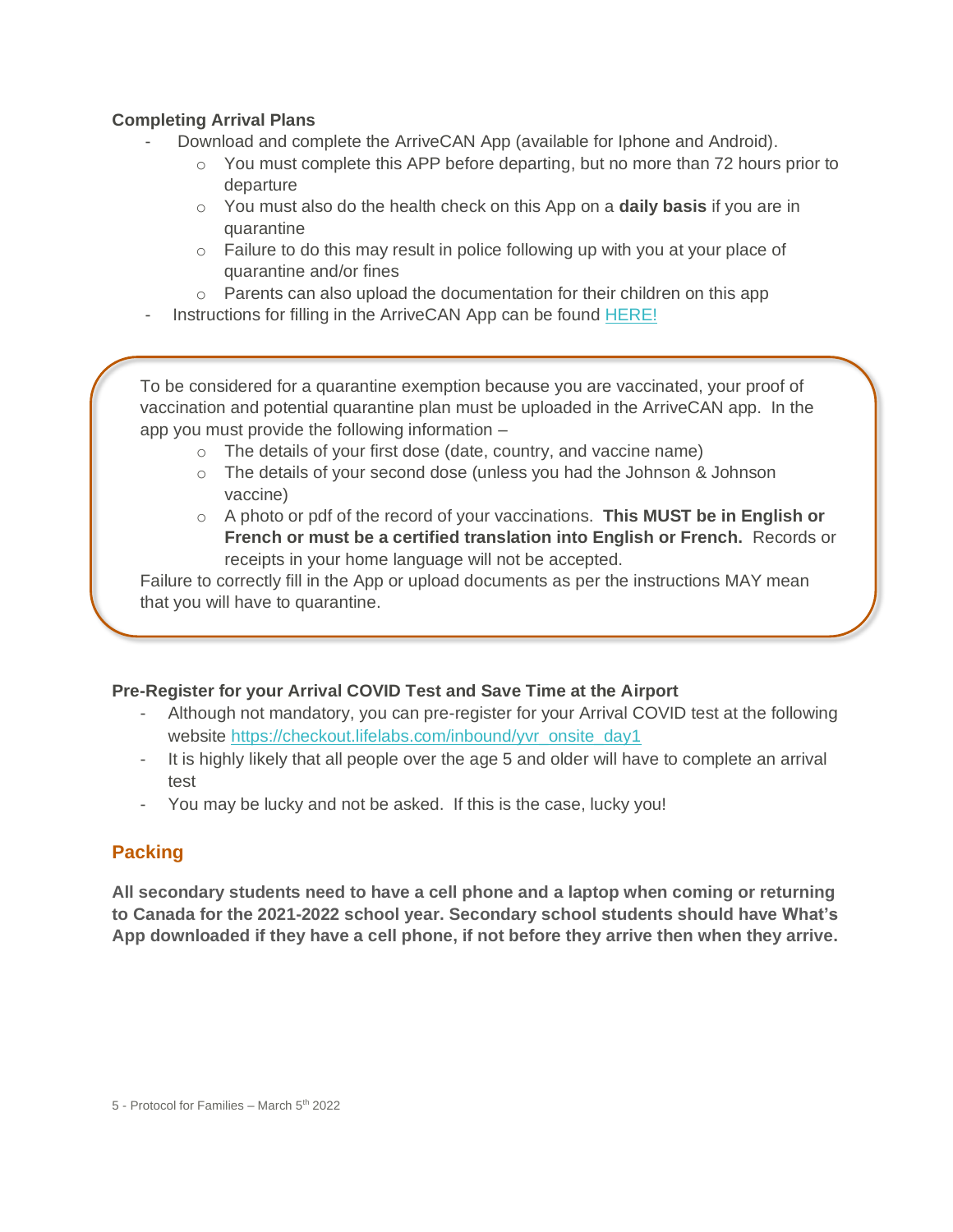In addition to regular packing requirements as in the Student Handbook please also bring –

- 60 disposable face masks OR 30 disposable and at least 1 cloth face mask
- One large bottle of quality hand sanitizer
- Box of Nitrile gloves
- Thermometer

**It is important that masks are of good quality and fit properly. If you have some, N95 (FFP2) masks are the best, followed by medical grade masks and then multilayer cloth masks should they fit properly. Consider double-masking if you do not have N95 masks.**

[Tips for Making Sure Masks Fit Properly](https://www.canada.ca/content/dam/phac-aspc/documents/services/publications/diseases-conditions/covid-19-mask-fit-properly/covid-19-mask-fit-properly-en.pdf)

You and your children should also, in your carry-on luggage have at least 2 masks, a travel sized bottle of hand-sanitizer (100 milliliters or less) and some disinfecting wipes.

Please also make sure you have the following documents packed in your carry-on luggage in clear folders.

- Passport
- Letter of Acceptance
- Custodianship documents (if required)
- Study permit or permit confirmation document (Letter of Approval) if you have applied for a study permit
- Proof of address where staying in Canada
- PCR or Antigen test results/proof of recovery from COVID 19 in the form of a positive test result 10-180 days ago
- Copy of this document, signed

These documents provide proof that you have the intention to study in Delta as well as provide the proof that you have a Quarantine Plan. All travellers entering Canada must be able to show that they have a quarantine plan in place.

If you or your child have recently received a new passport, please bring BOTH the new passport AND the old passport.

Please also bring a change of clothes, travel appropriate snacks and some Canadian money as you will not have any opportunity to go to a bank upon arrival.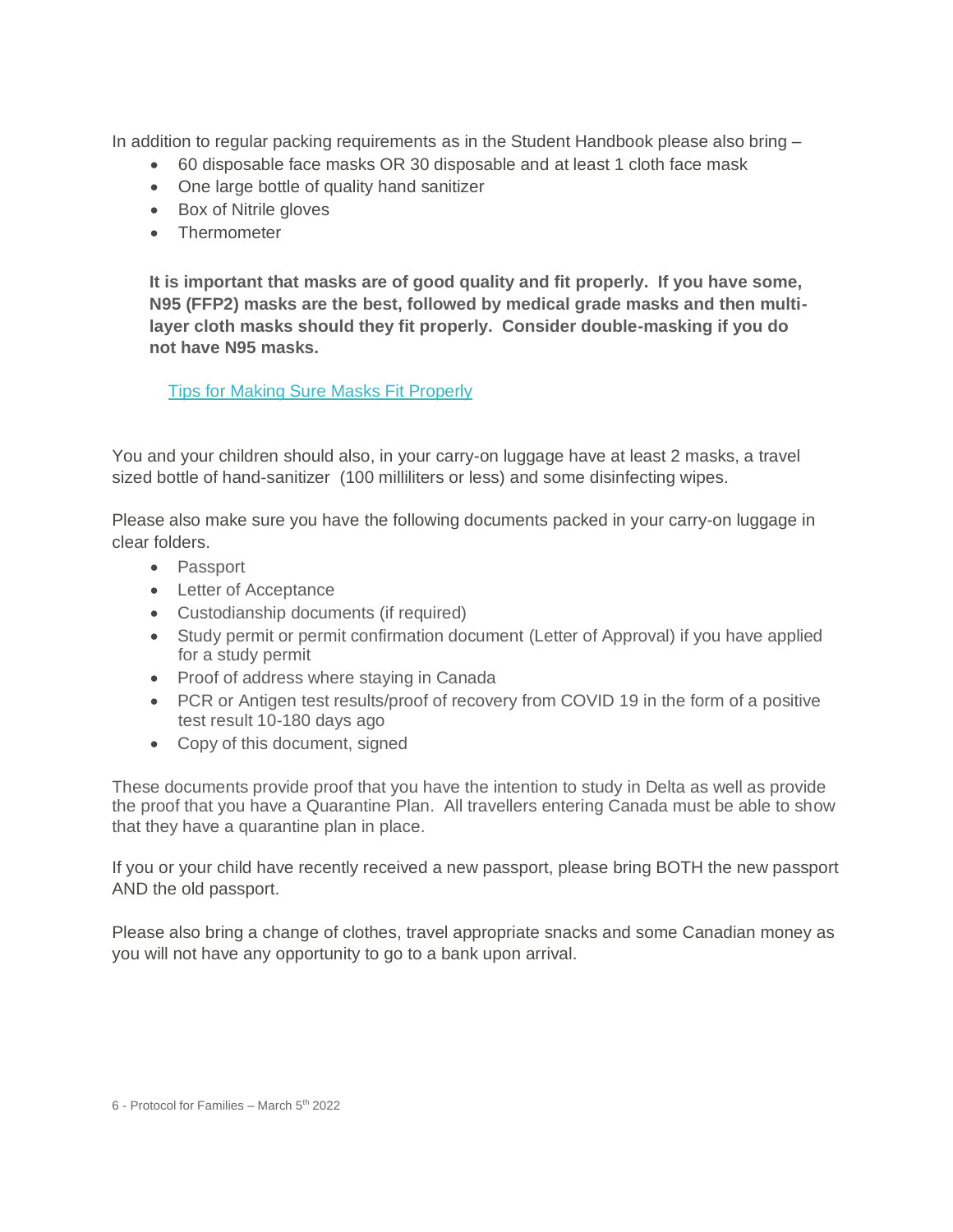# **Airport and Flight**

#### **Wear a Mask**

- Wear a mask in the airport at all times and when not eating or drinking on your flight.

#### **Wash hands frequently and avoid touching your face**

#### **Practice Physical Distancing**

- Be aware of your surroundings
- Avoid busy areas of the airport
- Avoid unnecessary movement within the airport go to your gate and stay in one place
- If they are open, avoid restaurants and food kiosks

#### **Use hand sanitizer frequenty**

- If you are unable to wash your hands regularly at the airport or during your flight, please use hand-sanitizer, especially if you touch anything on the plane, and before you eat.

#### **Sanitize your personal space and high touch areas**

Before sitting down on the airplane, wipe down your seat area, including armrests, seatbelt buckle, eating tray, touch screens and remote controls, etc. with a good quality disinfecting wipe.

#### **Minimize trips to the washroom**

- Of course, use the washroom as needed, but avoid moving around the plane if not necessary. When using the washroom make sure to flush the toilet with the seat down and wash your hands thoroughly afterwards. Avoid opening the door with your bare hand after washing your hands.

#### **Touch as few surfaces as possible**

- Keep your hands to yourself
- Avoid touching surfaces unnecessarily in the airport. When that is unavoidable (checking in, going through security, etc.) thoroughly wash your hands immediately after.

#### **Keep your cell phone charged**

- You may need your phone upon arrival. Please keep it charged.
- If you are using your phone throughout the flight to watch movies or play games, please wipe it down with a disinfecting wipe frequently.

#### **Bring some food with you as the restaurants or stores may not be open and flights may not be serving food.**

- Make sure it is food that you will be allowed to take on the flight. Check with your airline.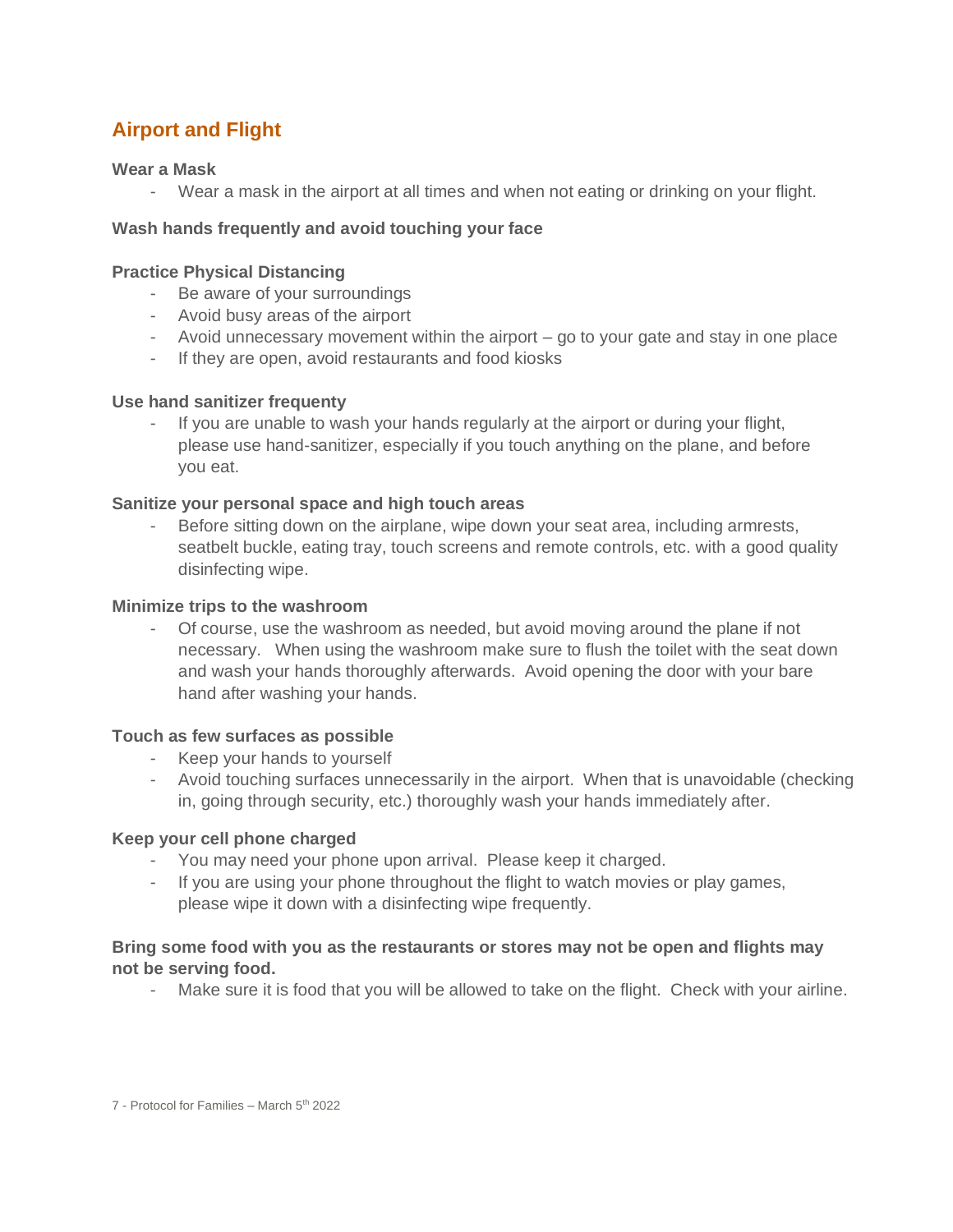**Bring a refillable water bottle with you**

**If you need help at the Airport go to the Information desk or look for volunteers who can help you.** 

# **Arrival at Vancouver Airport**

Upon arrival in Canada proceed through the airport wearing a mask and maintaining physical distancing (2m away from other people).

Please have the documents outlined under 'Packing' ready to provide to Canada Border Services. You will also be required to undergo a screening by a border services or quarantine officer to assess travellers for symptoms.

#### **Wear a fresh mask**

- You should be wearing a mask throughout your flight
- When you arrive, please dispose of that mask, thoroughly wash your hands and put on a new mask
- Avoid touching surfaces in the airport, and when you do, immediately wash your hands
- You will keep your mask on until you arrive in your homestay or place where you will be living

## **Be prepared to speak about your plans for quarantine as you will be asked, even if you are fully vaccinated.**

- Have print outs or screenshots of your plans and documents
- Have any confirmation numbers
- Know the name and address of where you will be staying
- Bring any documents provided to you by the school district (including this document)
- Know the name of the person who is picking you up or have planned how you will get to your place of quarantine
- Be able to show the ArriveCAN app on your phone

Canada Border Services will review the documentation of a fully vaccinated traveller (including what has been entered on the ArriveCAN app) and determine whether the documentation meets the requirements for a traveller to be exempt from quarantine.

The Canada Border Services agent will make the final determination.

8 - Protocol for Families – March 5<sup>th</sup> 2022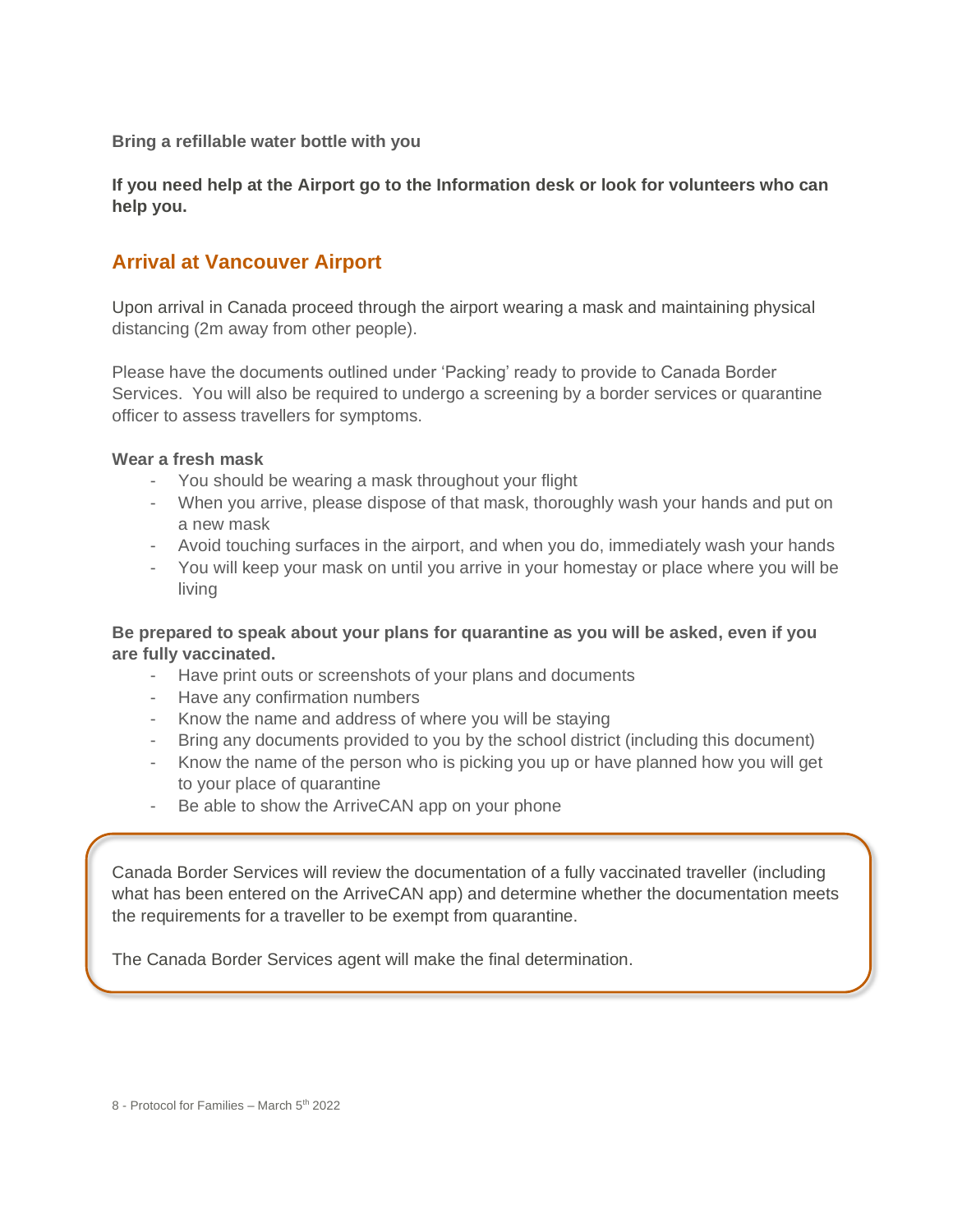Please be aware that even if you arrive fully vaccinated, the determination may be made that you have to quarantine anyways. Therefore, please be comfortable with the information in this handout and be able to present a quarantine plan if required.

#### **Proceed through baggage pick up and immigration while maintaining physical distancing**

- Don't rush. Take your time and keep plenty of space between you and others.
- If you are a new student who has a study permit approval letter **PLEASE MAKE SURE YOU GET YOUR LUGGAGE AND THEN PICK UP YOUR PERMIT (if you have applied for one) BEFORE EXITING TO THE ARRIVALS HALL.** If you are unsure what to do, ask at the information desk.

## **COVID Test**

all unvaccinated travellers and the majority of those who are vaccinated will have to complete an arrival test at the Vancouver airport or be given a take home test to be done as soon as they arrive home

Again, the processing order at the Vancouver Airport is -

- Canada Border Services
- Luggage Pick Up
- Study Permit Pick Up (new students only, and only if applied for)
- COVID Test

#### **Transportation**

Taxis are available at the airport and can transport you even if you have to quarantine.

# **Quarantine**

If directed to quarantine, you must proceed directly to where you will quarantine without making any stops along the way.

Fully vaccinated travellers who are given clearance from Canada Border Services do not have to quarantine for 14 days and do not have to complete the Day 8 test. Again, a parent who is vaccinated with a child who isn't does have to keep their child in quarantine if they are 12 or older. Children under the age of 12 do not need to quarantine. Written instructions SHOULD be given at the airport for all travellers (vaccinated or not). All people who arrive must wear a mask whenever in public (indoor and outdoor) for the first 14 days and need to track their contacts and where they have been.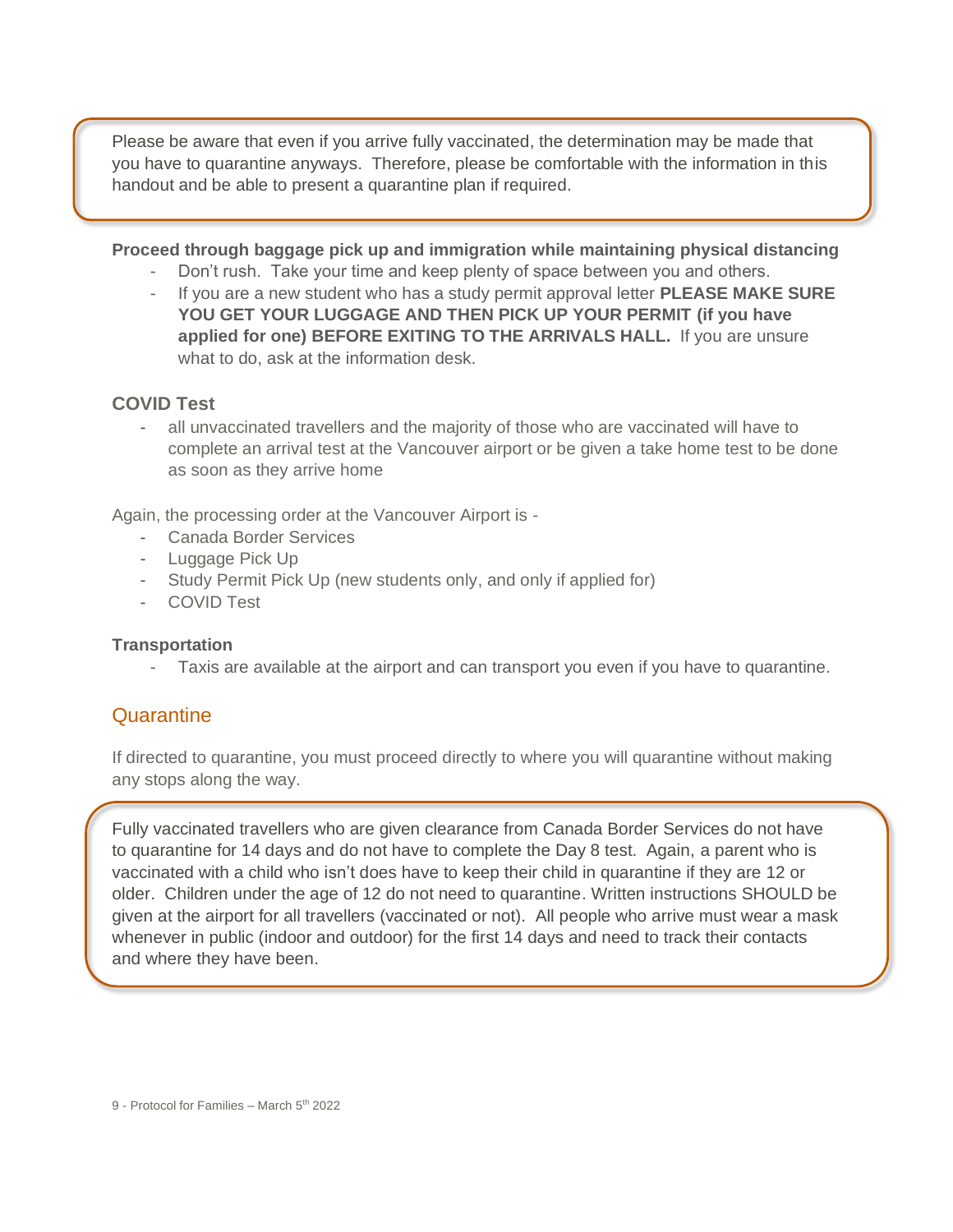As part of the Quarantine Act, non-vaccinated ADULT travellers are to quarantine for 14 days. This means that you have to stay in your home, apartment or hotel room. You cannot leave for any purpose. If you are in a home with a yard, you may go outside in your yard. You can also go out on balcony or deck from your apartment or hotel room provided you don't go through any common or shared spaces. You cannot go for a walk.

Government of Canada officials will call you to monitor compliance with the mandatory quarantine. You must be prepared to answer any phone calls, even if there is no caller ID or an unfamiliar phone number. If you do not answer calls they will come to visit you and check in.

#### **Please be aware that there are currently some COVID-19 scams worldwide. Canada Border Services will not ask you for financial information when they call. If anyone contacts you requesting personal financial information, do not provide it.**

**Please note that students and their parents will need access to wifi for communications purposes through the quarantine time. Please make sure we know how to reach you and your child.**

Again, if asked to quarantine, you will have to proceed straight to your residence after arriving. You will need to have someone be available to assist you with dropping off food and other supplies you might need. Feel free to use someone you know in the community. However, if you do not know anyone, we will happily connect you with someone living in Delta who will be in contact with you to help out! Please let us know.

# Responsibilities and Expectations During 14 Day Quarantine if it is required

#### **Stay in your own residence/accommodations and away from others.**

- The purpose of quarantine is to ensure that, in the unlikely case you have been in contact with COVID-19 in your travels or pre-departure, the greater community is not put in contact with it as well
- Therefore, it is VITAL that you stay in your accommodations.

#### **Keep your accommodations well-ventilated and clean**

- open windows to let the air circulate.
- It is important to get fresh air and to make sure your place stays clean and fresh.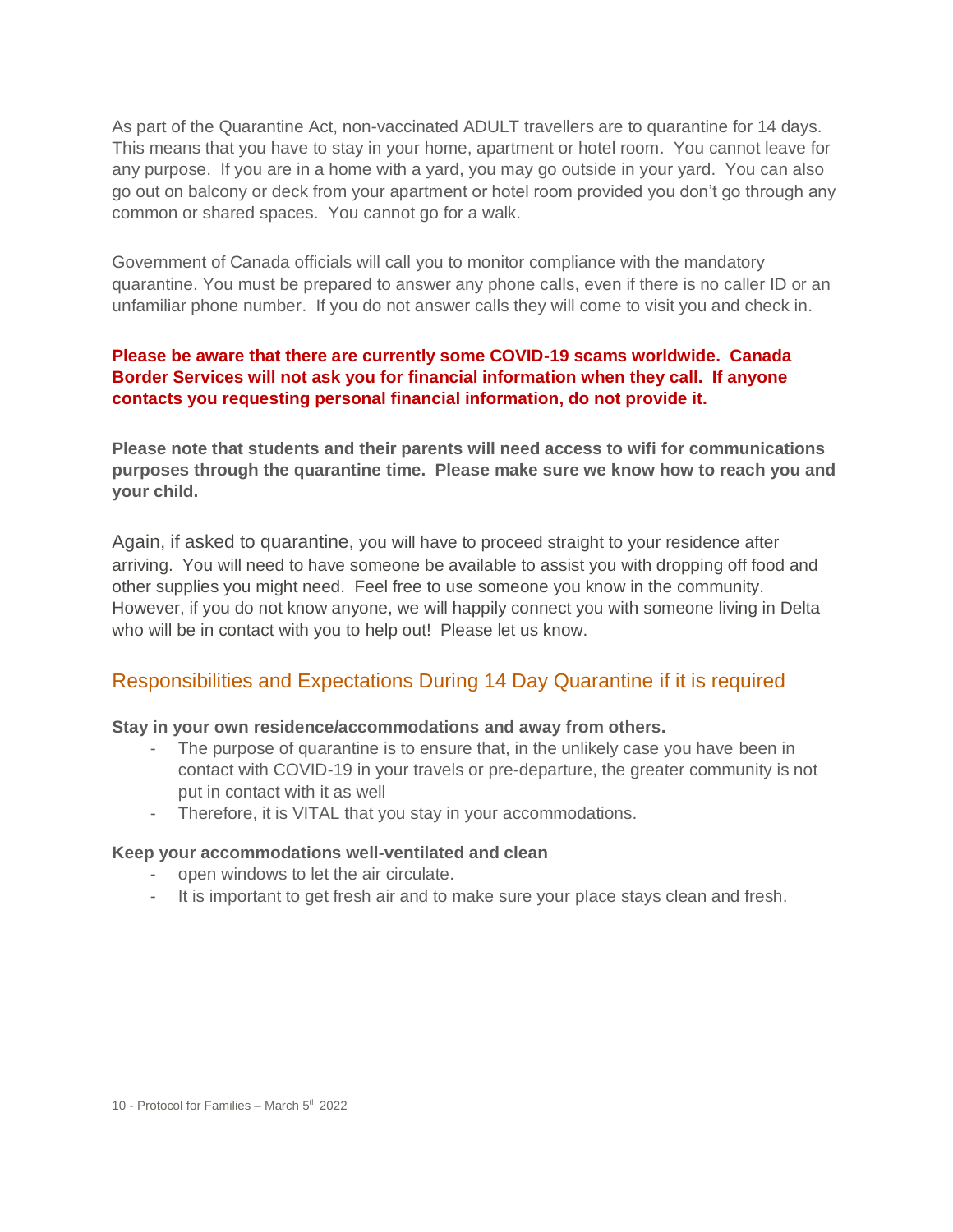#### **Practice good hygiene – Remind your children to …**

- Wash their hands frequently with plain soap and water for at least 20 seconds.
- Use paper towels to dry their hands and dispose of them in the garbage can in the bathroom.
- Cover their mouth and nose with their elbow when coughing or sneezing, or use a tissue. They should avoid coughing into either their hands or into the air. Dispose of used tissues right away into a trash bin and immediately wash their hands.
- Shower once per day and brush their teeth twice a day.

#### **Complete the Daily ArriveCAN App Health Check**

**On Day 8, complete the Day 8 COVID test with help of the online coaching and make sure it is picked up by the courier.**

#### **Secondary Students Must Log-In to their Delta Learns Account each day**

#### **Stay connected**

- Text, and use Facetime or other apps to stay in frequent contact with our staff and friends
- Ensure your cell phone is charged and you are connected to wifi
- Regularly check your emails
- If someone emails or contacts you, please respond immediately
- Make sure students are participating in online communication with our staff as instructed

#### **Monitor your physical and mental well-being**

- Complete the health self-monitoring form
- Contact 8-1-1 immediately if you are not feeling well, you notice a change to your 'baseline' health or if you are feeling sad and lonely
- Reach out to our staff any time you want to talk
- Try to establish a 'routine' as quickly as possible. For example, do not stay up all night and sleep all day!

#### **Be creative**

- Find unique ways to communicate with and interact with others ... watch movies together with friends virtually, eat dinner together virtually, play games online
- If you are new to us, we will provide your child with a buddy to communicate with
- Watch for activities and chat groups hosted by our program if you are arriving in February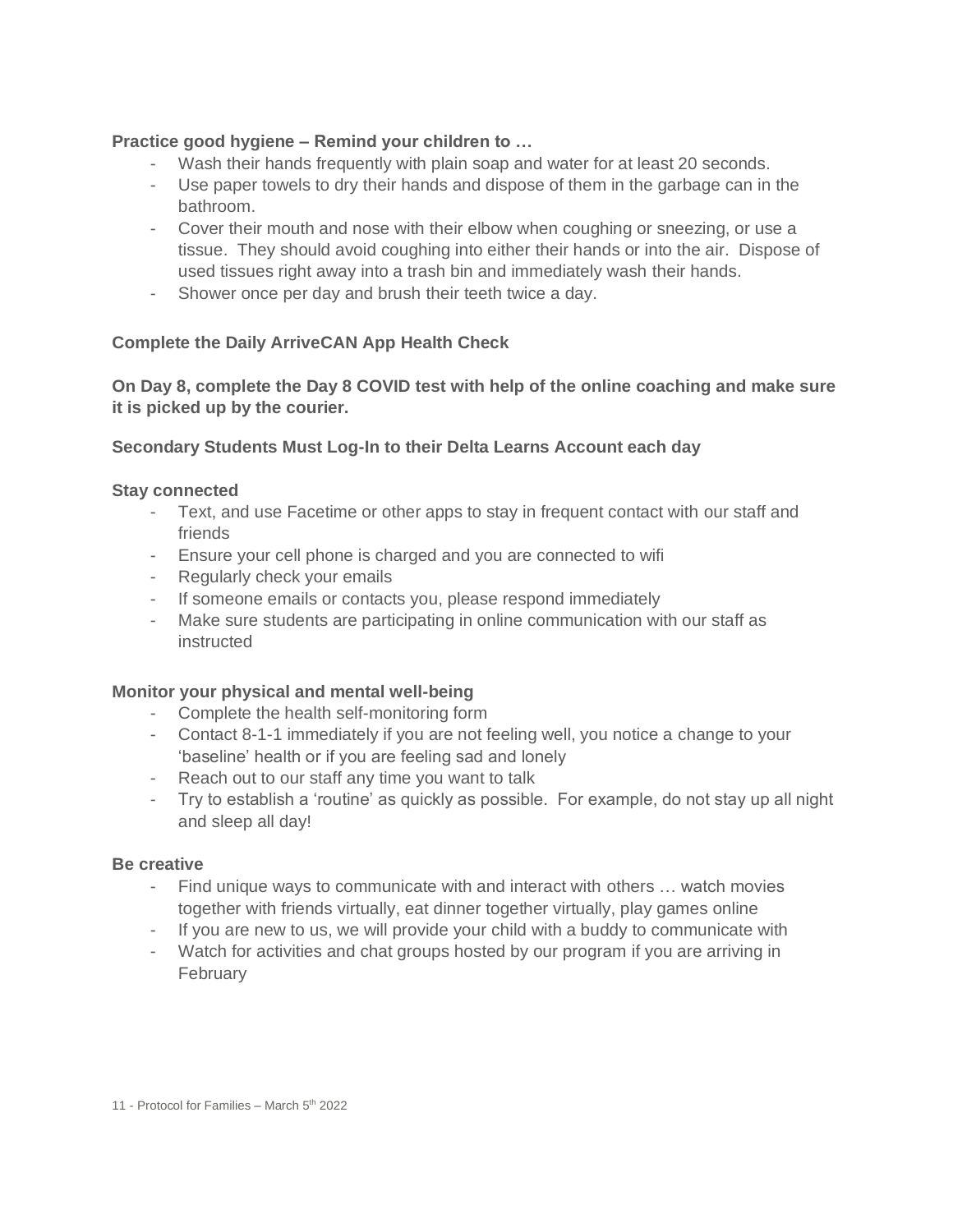#### **Ask for help!**

- These instructions and protocols might seem overwhelming but they are in place to remind you to be careful with your contact with others during the 14 day quarantine
- This is for your personal health and safety and that of our schools, families and community
- If you need to talk or need any help please reach out to any of our staff

**Please remember that Quarantine is a requirement of the Quarantine Act and not optional for those who are not fully vaccinated or have been told to quarantine by Canada Border Services.** 

**Please do reach out for help if you need it to our staff, or if you are feeling unwell physically or emotionally, to 8-1-1 where they have assistance in many langauges.**

If you arrive fully vaccinated and do not need to quarantine, you are required to wear a mask in all public indoor and outdoor spaces, keep a list of places you visit during the first 14 days in Canada and keep a list of all people with whom you have close contact. This includes children age 5 and older.

# Ongoing Expectations for Students & Families

#### **Continue to practice proper hygiene**

- Wash hands frequently
- Keep your washroom clean
- When soap and water is not available, use hand-sanitizer
- Do not attend school or go to crowded places if you are sick

#### **Use proper coughing and sneezing etiquette**

- Cough and sneeze into your elbow, not your hand
- If using a tissue, dispose of the tissue in a plastic lined garbage container immediately

#### **Practice physical distancing when outside of the home**

Stay at least 2m away from all people who are not members of your immediate household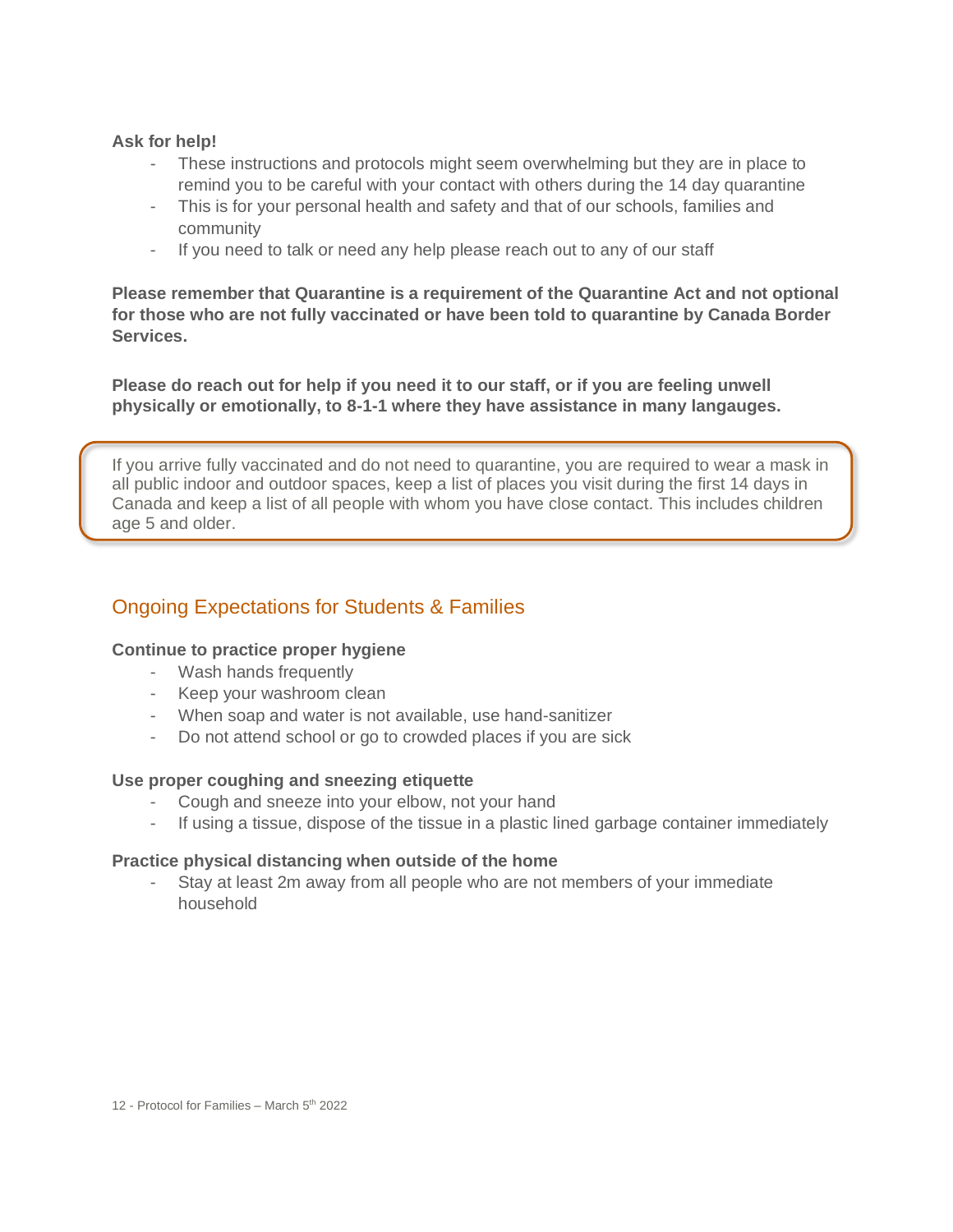#### **Stay connected**

- Keep communicating and reaching out to our staff as needed

## **Complete the K to 12 Health Check App everyday**

- For further information regarding symptoms of COVID and when you should and should not go to school, go for a COVID test, see a doctor, etc contact 8-1-1 or [use](https://bc.thrive.health/covid19/en)  [this assessment tool.](https://bc.thrive.health/covid19/en)

# **Be aware and adhere to current Public Health Orders and Recommendations – [Click Here!](https://www2.gov.bc.ca/gov/content/covid-19/info/response)**

**Current community and school protocols will be reviewed with students in any orientations and on the first day of school. All students must wear a mask while in school.**

**Parents and students will need to get a BC Vaccination Card soon after arrival if staying for more than 3 months.**

**Instructions on how to apply for your BC Vaccination Card can be found [HERE.](https://www.immunizationrecord.gov.bc.ca/)**

**However, in the interim, having your passport and the vaccination documents that you used to arrive in Canada will be sufficient in the short term.**

**Students and parents are eligible for vaccinations and boosters for COVID-19 while in Canada. Please reach out to your cultural support staff for more information.**

# If a Student or Family Member Develops Symptoms or is Diagnosed with COVID-19

If anyone in a household is experiencing even mild symptoms including fever, chills, cough, shortness of breath, loss of sense of smell, headache, muscle ache, fatigue or loss of appetite they should -

- Complete the self-assessment tool <https://bc.thrive.health/covid19/en>
- Follow the directions outlined on the self-assessment tool and contact public health authorities if, when and how recommended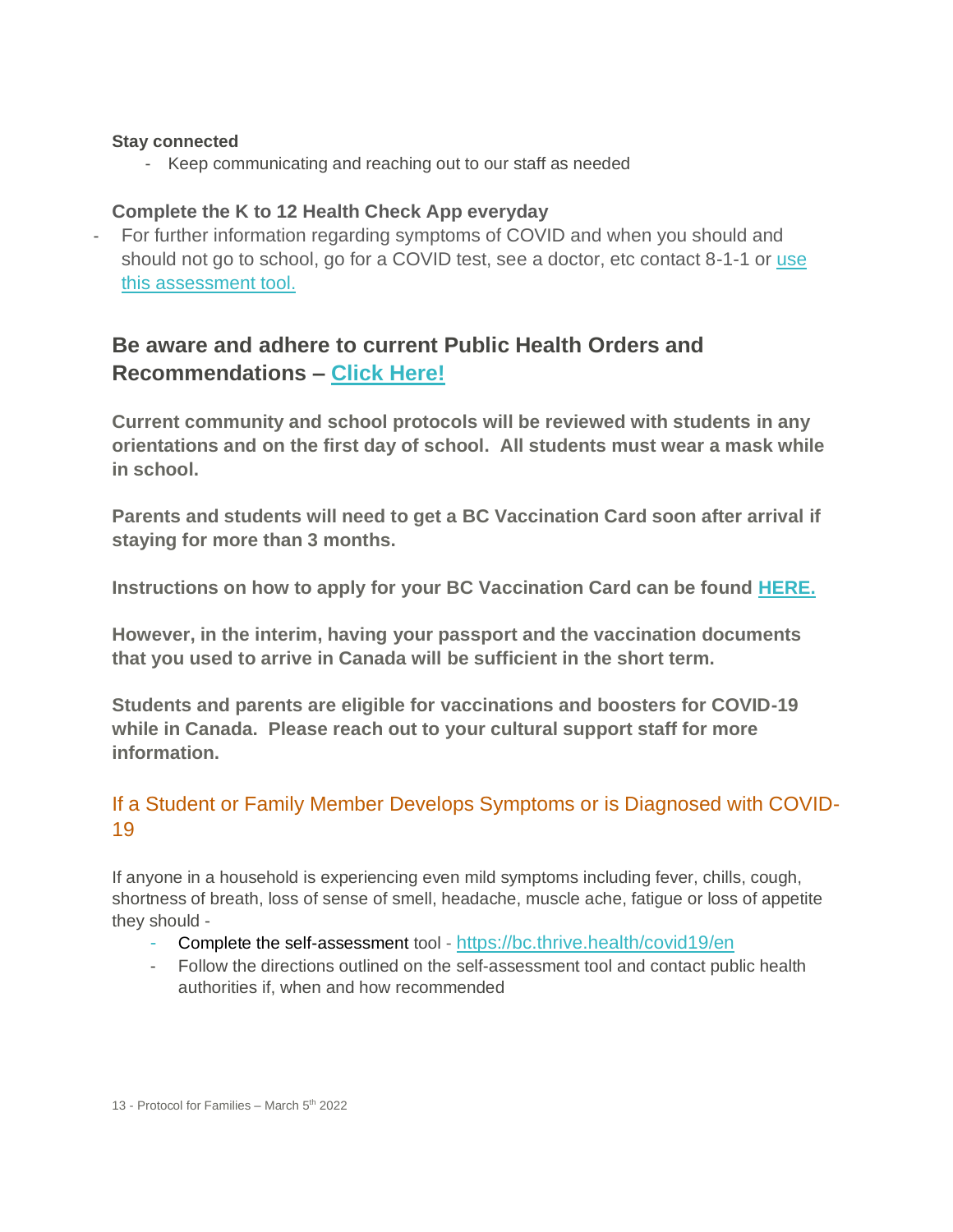- Contact Delta International Student Programs and 8-1-1 (available in multiple languages)
- Follow the directions of the Public Health Authorities

# More Resources

For further reading on preparation for contact with and care for individuals exposed to COVID-19, please refer to the following:

- Tips for proper hand-washing [http://www.bccdc.ca/Health-Professionals-](http://www.bccdc.ca/Health-Professionals-Site/Documents/COVID19_Handwashing%20Poster_MD%20offices.pdf)[Site/Documents/COVID19\\_Handwashing%20Poster\\_MD%20offices.pdf](http://www.bccdc.ca/Health-Professionals-Site/Documents/COVID19_Handwashing%20Poster_MD%20offices.pdf)
- Tips for cleaning and disinfecting, including garbage collection and laundry procedures - [http://www.bccdc.ca/health-info/diseases-conditions/covid-19/prevention](http://www.bccdc.ca/health-info/diseases-conditions/covid-19/prevention-risks/cleaning-and-disinfecting)[risks/cleaning-and-disinfecting](http://www.bccdc.ca/health-info/diseases-conditions/covid-19/prevention-risks/cleaning-and-disinfecting)
- COVID-19 and Children in School **-** [https://www.deltasd.bc.ca/news](https://www.deltasd.bc.ca/news-events/news/information-for-parents-guardians-novel-coronavirus/)[events/news/information-for-parents-guardians-novel-coronavirus/](https://www.deltasd.bc.ca/news-events/news/information-for-parents-guardians-novel-coronavirus/)
- Quarantine Explained **-** [https://www.canada.ca/content/dam/phac](https://www.canada.ca/content/dam/phac-aspc/documents/services/publications/diseases-conditions/coronavirus/covid-19-travellers-without-symptoms-returning-canada/covid-19-travellers-without-symptoms-returning-canadag-en.pdf)[aspc/documents/services/publications/diseases-conditions/coronavirus/covid-](https://www.canada.ca/content/dam/phac-aspc/documents/services/publications/diseases-conditions/coronavirus/covid-19-travellers-without-symptoms-returning-canada/covid-19-travellers-without-symptoms-returning-canadag-en.pdf)[19-travellers-without-symptoms-returning-canada/covid-19-travellers-without](https://www.canada.ca/content/dam/phac-aspc/documents/services/publications/diseases-conditions/coronavirus/covid-19-travellers-without-symptoms-returning-canada/covid-19-travellers-without-symptoms-returning-canadag-en.pdf)[symptoms-returning-canadag-en.pdf](https://www.canada.ca/content/dam/phac-aspc/documents/services/publications/diseases-conditions/coronavirus/covid-19-travellers-without-symptoms-returning-canada/covid-19-travellers-without-symptoms-returning-canadag-en.pdf)
- Do's and Don'ts for Quarantining [https://www2.gov.bc.ca/assets/gov/public](https://www2.gov.bc.ca/assets/gov/public-safety-and-emergency-services/emergency-preparedness-response-recovery/gdx/factsheet_returningtravelers_final.pdf)[safety-and-emergency-services/emergency-preparedness-response](https://www2.gov.bc.ca/assets/gov/public-safety-and-emergency-services/emergency-preparedness-response-recovery/gdx/factsheet_returningtravelers_final.pdf)[recovery/gdx/factsheet\\_returningtravelers\\_final.pdf](https://www2.gov.bc.ca/assets/gov/public-safety-and-emergency-services/emergency-preparedness-response-recovery/gdx/factsheet_returningtravelers_final.pdf)
- British Columbia Public Health Orders and Recommendations [https://www2.gov.bc.ca/gov/content/safety/emergency-preparedness-response](https://www2.gov.bc.ca/gov/content/safety/emergency-preparedness-response-recovery/covid-19-provincial-support/restrictions)[recovery/covid-19-provincial-support/restrictions](https://www2.gov.bc.ca/gov/content/safety/emergency-preparedness-response-recovery/covid-19-provincial-support/restrictions)
- Check List Flying to Canada [https://travel.gc.ca/travel-covid/travel](https://travel.gc.ca/travel-covid/travel-restrictions/entering-canada-checklist?utm_campaign=gac-amc-covid-20-21&utm_source=flying-canada-checklist&utm_medium=redirect&utm_content=en)[restrictions/entering-canada-checklist?utm\\_campaign=gac-amc-covid-20-](https://travel.gc.ca/travel-covid/travel-restrictions/entering-canada-checklist?utm_campaign=gac-amc-covid-20-21&utm_source=flying-canada-checklist&utm_medium=redirect&utm_content=en) [21&utm\\_source=flying-canada](https://travel.gc.ca/travel-covid/travel-restrictions/entering-canada-checklist?utm_campaign=gac-amc-covid-20-21&utm_source=flying-canada-checklist&utm_medium=redirect&utm_content=en)[checklist&utm\\_medium=redirect&utm\\_content=en](https://travel.gc.ca/travel-covid/travel-restrictions/entering-canada-checklist?utm_campaign=gac-amc-covid-20-21&utm_source=flying-canada-checklist&utm_medium=redirect&utm_content=en)